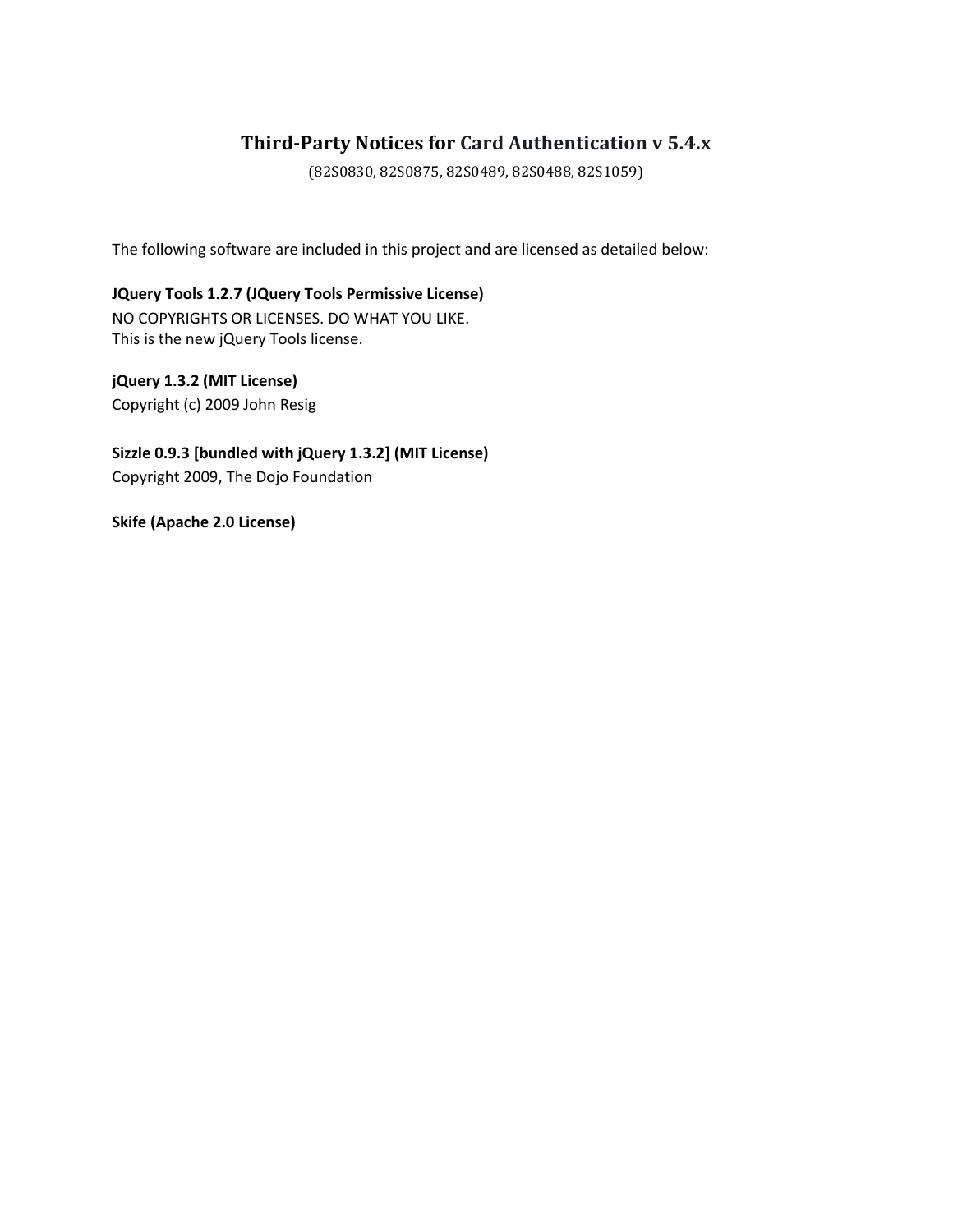## **Apache 2.0 License**

## TERMS AND CONDITIONS FOR USE, REPRODUCTION, AND DISTRIBUTION

1. Definitions.

"License" shall mean the terms and conditions for use, reproduction, and distribution as defined by Sections 1 through 9 of this document.

"Licensor" shall mean the copyright owner or entity authorized by the copyright owner that is granting the License.

"Legal Entity" shall mean the union of the acting entity and all other entities that control, are controlled by, or are under common control with that entity. For the purposes of this definition, "control" means (i) the power, direct or indirect, to cause the direction or management of such entity, whether by contract or otherwise, or (ii) ownership of fifty percent (50%) or more of the outstanding shares, or (iii) beneficial ownership of such entity.

"You" (or "Your") shall mean an individual or Legal Entity exercising permissions granted by this License.

"Source" form shall mean the preferred form for making modifications, including but not limited to software source code, documentation source, and configuration files.

"Object" form shall mean any form resulting from mechanical transformation or translation of a Source form, including but not limited to compiled object code, generated documentation, and conversions to other media types.

"Work" shall mean the work of authorship, whether in Source or Object form, made available under the License, as indicated by a copyright notice that is included in or attached to the work (an example is provided in the Appendix below).

"Derivative Works" shall mean any work, whether in Source or Object form, that is based on (or derived from) the Work and for which the editorial revisions, annotations, elaborations, or other modifications represent, as a whole, an original work of authorship. For the purposes of this License, Derivative Works shall not include works that remain separable from, or merely link (or bind by name) to the interfaces of, the Work and Derivative Works thereof.

"Contribution" shall mean any work of authorship, including the original version of the Work and any modifications or additions to that Work or Derivative Works thereof, that is intentionally submitted to Licensor for inclusion in the Work by the copyright owner or by an individual or Legal Entity authorized to submit on behalf of the copyright owner. For the purposes of this definition, "submitted" means any form of electronic, verbal, or written communication sent to the Licensor or its representatives, including but not limited to communication on electronic mailing lists, source code control systems, and issue tracking systems that are managed by, or on behalf of, the Licensor for the purpose of discussing and improving the Work, but excluding communication that is conspicuously marked or otherwise designated in writing by the copyright owner as "Not a Contribution."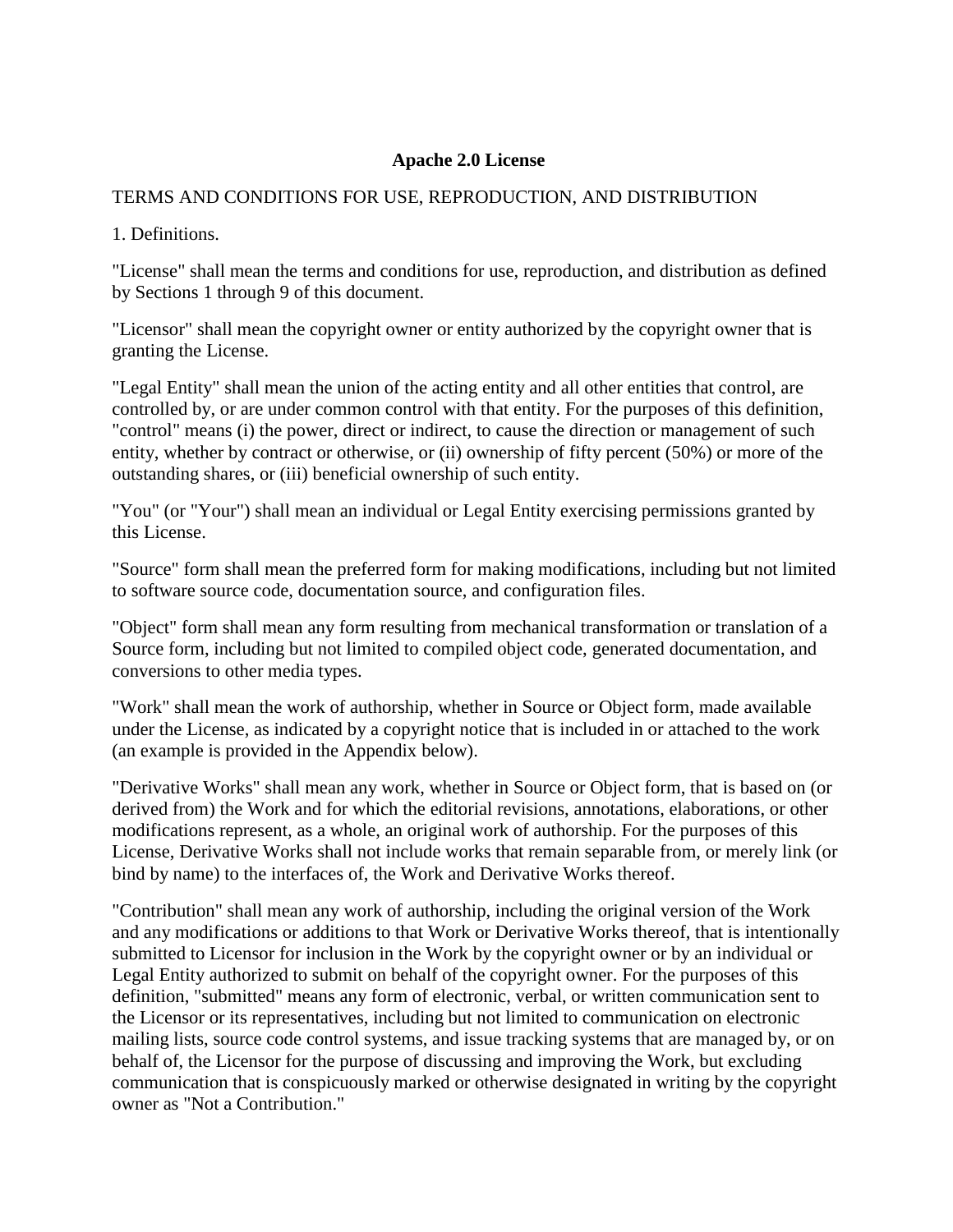"Contributor" shall mean Licensor and any individual or Legal Entity on behalf of whom a Contribution has been received by Licensor and subsequently incorporated within the Work.

2. Grant of Copyright License. Subject to the terms and conditions of this License, each Contributor hereby grants to You a perpetual, worldwide, non-exclusive, no-charge, royalty-free, irrevocable copyright license to reproduce, prepare Derivative Works of, publicly display, publicly perform, sublicense, and distribute the Work and such Derivative Works in Source or Object form.

3. Grant of Patent License. Subject to the terms and conditions of this License, each Contributor hereby grants to You a perpetual, worldwide, non-exclusive, no-charge, royalty-free, irrevocable (except as stated in this section) patent license to make, have made, use, offer to sell, sell, import, and otherwise transfer the Work, where such license applies only to those patent claims licensable by such Contributor that are necessarily infringed by their Contribution(s) alone or by combination of their Contribution(s) with the Work to which such Contribution(s) was submitted. If You institute patent litigation against any entity (including a cross-claim or counterclaim in a lawsuit) alleging that the Work or a Contribution incorporated within the Work constitutes direct or contributory patent infringement, then any patent licenses granted to You under this License for that Work shall terminate as of the date such litigation is filed.

4. Redistribution. You may reproduce and distribute copies of the Work or Derivative Works thereof in any medium, with or without modifications, and in Source or Object form, provided that You meet the following conditions:

You must give any other recipients of the Work or Derivative Works a copy of this License; and

You must cause any modified files to carry prominent notices stating that You changed the files; and

You must retain, in the Source form of any Derivative Works that You distribute, all copyright, patent, trademark, and attribution notices from the Source form of the Work, excluding those notices that do not pertain to any part of the Derivative Works; and

If the Work includes a "NOTICE" text file as part of its distribution, then any Derivative Works that You distribute must include a readable copy of the attribution notices contained within such NOTICE file, excluding those notices that do not pertain to any part of the Derivative Works, in at least one of the following places: within a NOTICE text file distributed as part of the Derivative Works; within the Source form or documentation, if provided along with the Derivative Works; or, within a display generated by the Derivative Works, if and wherever such third-party notices normally appear. The contents of the NOTICE file are for informational purposes only and do not modify the License. You may add Your own attribution notices within Derivative Works that You distribute, alongside or as an addendum to the NOTICE text from the Work, provided that such additional attribution notices cannot be construed as modifying the License.

You may add Your own copyright statement to Your modifications and may provide additional or different license terms and conditions for use, reproduction, or distribution of Your modifications, or for any such Derivative Works as a whole, provided Your use, reproduction, and distribution of the Work otherwise complies with the conditions stated in this License.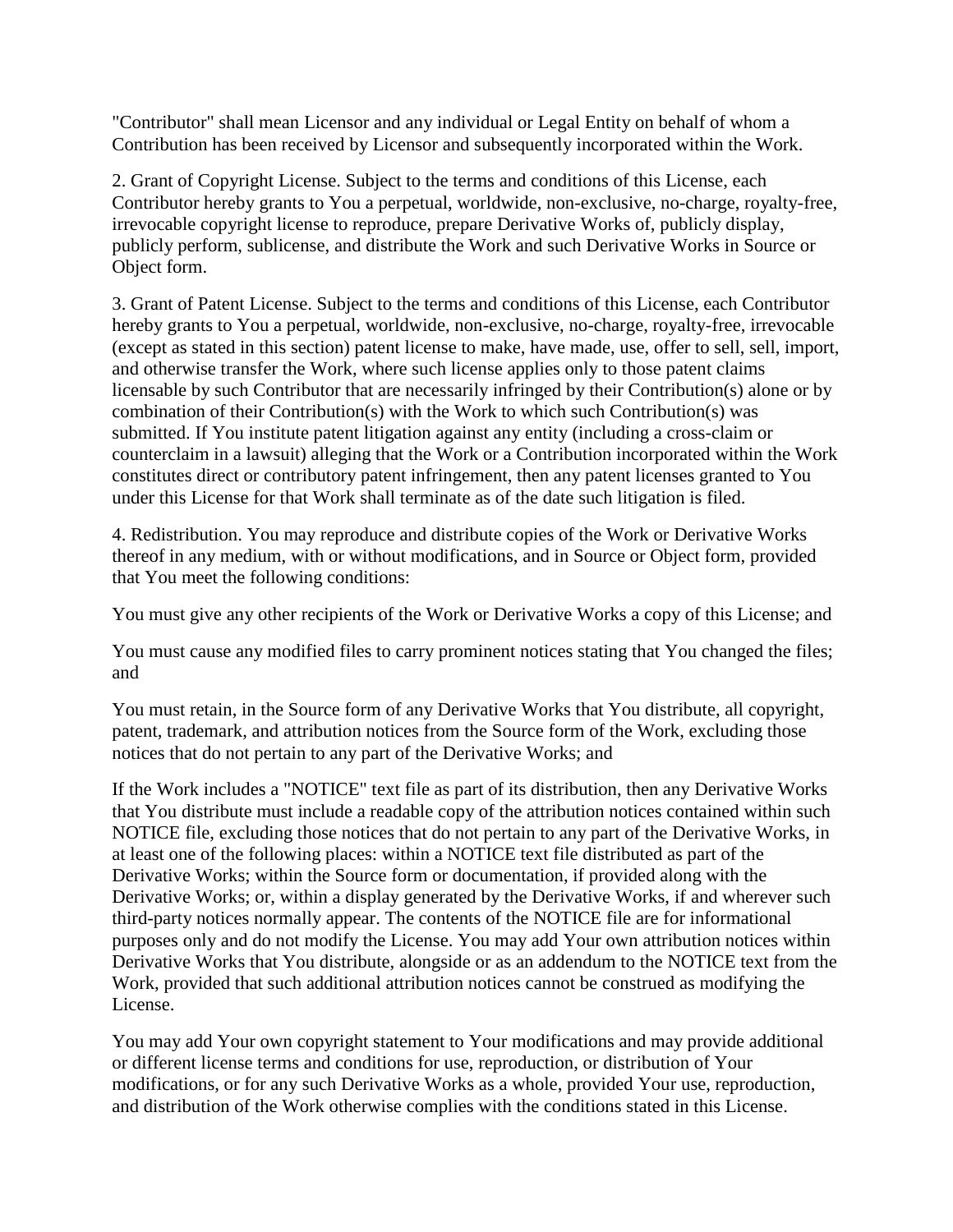5. Submission of Contributions. Unless You explicitly state otherwise, any Contribution intentionally submitted for inclusion in the Work by You to the Licensor shall be under the terms and conditions of this License, without any additional terms or conditions. Notwithstanding the above, nothing herein shall supersede or modify the terms of any separate license agreement you may have executed with Licensor regarding such Contributions.

6. Trademarks. This License does not grant permission to use the trade names, trademarks, service marks, or product names of the Licensor, except as required for reasonable and customary use in describing the origin of the Work and reproducing the content of the NOTICE file.

7. Disclaimer of Warranty. Unless required by applicable law or agreed to in writing, Licensor provides the Work (and each Contributor provides its Contributions) on an "AS IS" BASIS, WITHOUT WARRANTIES OR CONDITIONS OF ANY KIND, either express or implied, including, without limitation, any warranties or conditions of TITLE, NON-INFRINGEMENT, MERCHANTABILITY, or FITNESS FOR A PARTICULAR PURPOSE. You are solely responsible for determining the appropriateness of using or redistributing the Work and assume any risks associated with Your exercise of permissions under this License.

8. Limitation of Liability. In no event and under no legal theory, whether in tort (including negligence), contract, or otherwise, unless required by applicable law (such as deliberate and grossly negligent acts) or agreed to in writing, shall any Contributor be liable to You for damages, including any direct, indirect, special, incidental, or consequential damages of any character arising as a result of this License or out of the use or inability to use the Work (including but not limited to damages for loss of goodwill, work stoppage, computer failure or malfunction, or any and all other commercial damages or losses), even if such Contributor has been advised of the possibility of such damages.

9. Accepting Warranty or Additional Liability. While redistributing the Work or Derivative Works thereof, You may choose to offer, and charge a fee for, acceptance of support, warranty, indemnity, or other liability obligations and/or rights consistent with this License. However, in accepting such obligations, You may act only on Your own behalf and on Your sole responsibility, not on behalf of any other Contributor, and only if You agree to indemnify, defend, and hold each Contributor harmless for any liability incurred by, or claims asserted against, such Contributor by reason of your accepting any such warranty or additional liability.

END OF TERMS AND CONDITIONS